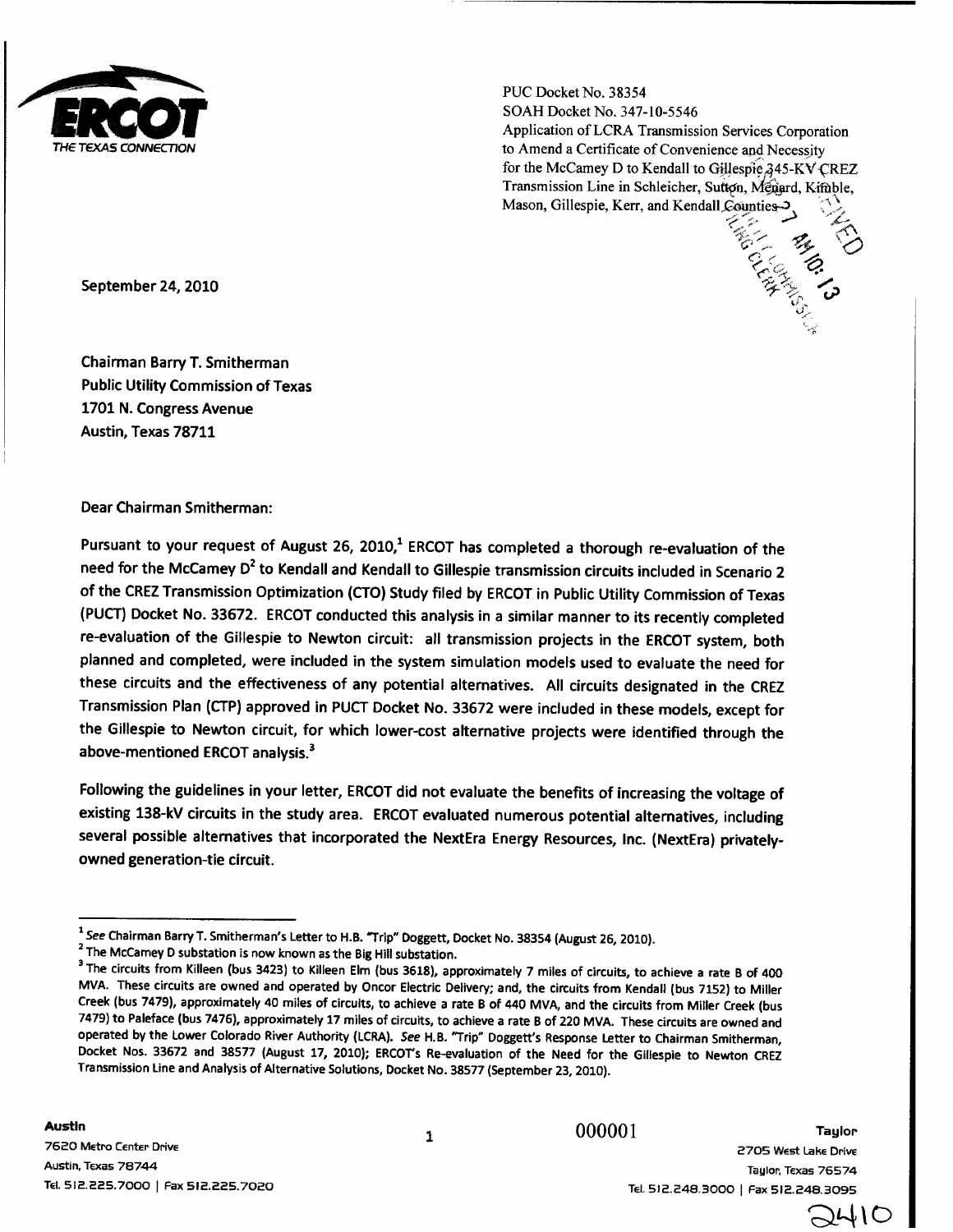ERCOT engineers evaluated the need for the McCamey D to Kendall and Kendall to Gillespie circuits using model representations of the ERCOT transmission system that included all planned and existing transmission infrastructure (69 kV and above).<sup>4</sup> Removing the McCamey D to Kendall and Kendall to Gillespie circuits increases wind generation curtailment by 4.6%, a reduction of 3,110 GWh of wind generation per year<sup>5</sup>. This increased wind generation curtailment indicates that simply removing these circuits from the CTP is not acceptable, and that a suitable set of alternatives are needed in order to achieve the level of wind generation curtailment that was acceptable for the CTP.

Given this result, ERCOT developed a range of potential alternatives to reduce wind generation curtailment in the model output to the level that was acceptable for the CTP in order to determine the cost-effectiveness of the McCamey D to Kendall and Kendall to Gillespie circuits. ERCOT solicited alternatives through the Regional Planning group (RPG) process; potential solutions were submitted by various parties to the RPG, and additional solutions were developed by ERCOT staff. These alternative solutions included upgrades of existing transmission infrastructure, new 345-kV circuits, and incorporation of the NextEra generation-tie circuit.

Using a similar methodology to the previous ERCOT analysis of the Gillespie to Newton circuit, the results of potential alternative solutions were compared to the original CTP using a model that simulates system operations across all hours of the year. The estimated capital costs of any alternatives that produced acceptable levels of wind generation curtailment were compared to solutions designated in the CTP, and the lowest cost viable alternative was analyzed for stability following transient events, using the latest dynamic stability databases developed as part of the CREZ Reactive Study being conducted concurrently by ABB, Inc. Without conducting dynamic analysis, it cannot be determined if an alternative that is significantly different from the original CTP represents a viable, stable solution. Through this set of analyses, the lowest-cost acceptable alternative that provides similar wind generation curtailment to that of the CTP was identified.

The results of the analysis show that the Kendall to Gillespie line can be avoided by the installation of an additional 345-kV/138-kV autotransformer at the Kendall substation, assuming the Gillespie to Newton circuit is replaced with the 138-kV transmission improvements identified in ERCOT's previous study. This alternative to the Kendall to Gillespie line was tentatively identified in the previous ERCOT analysis of the Gillespie to Newton circuit but was re-evaluated in the present study and found to be costeffective. With the McCamey D to Kendall circuit, or a similar alternative, in-service, along with the 138 kV improvements near the Killeen and Kendall substations identified in the previous ERCOT analysis of the Gillespie to Newton circuit, the installation of an additional 345-kV/138-kV autotransformer at the

<sup>&</sup>lt;sup>4</sup> The lower-cost alternatives identified in ERCOT's Gillespie to Newton analysis in footnote 2 of this letter were included in place of the Gillespie-Newton circuit in this analysis.

If the NextEra wind units are assumed to be connected through their private generation-tie circuit to the Kendall substation, wind generation curtailment in this case would increase by 2.75% from the base case, a reduction of 1,834 GWh of wind generation annually.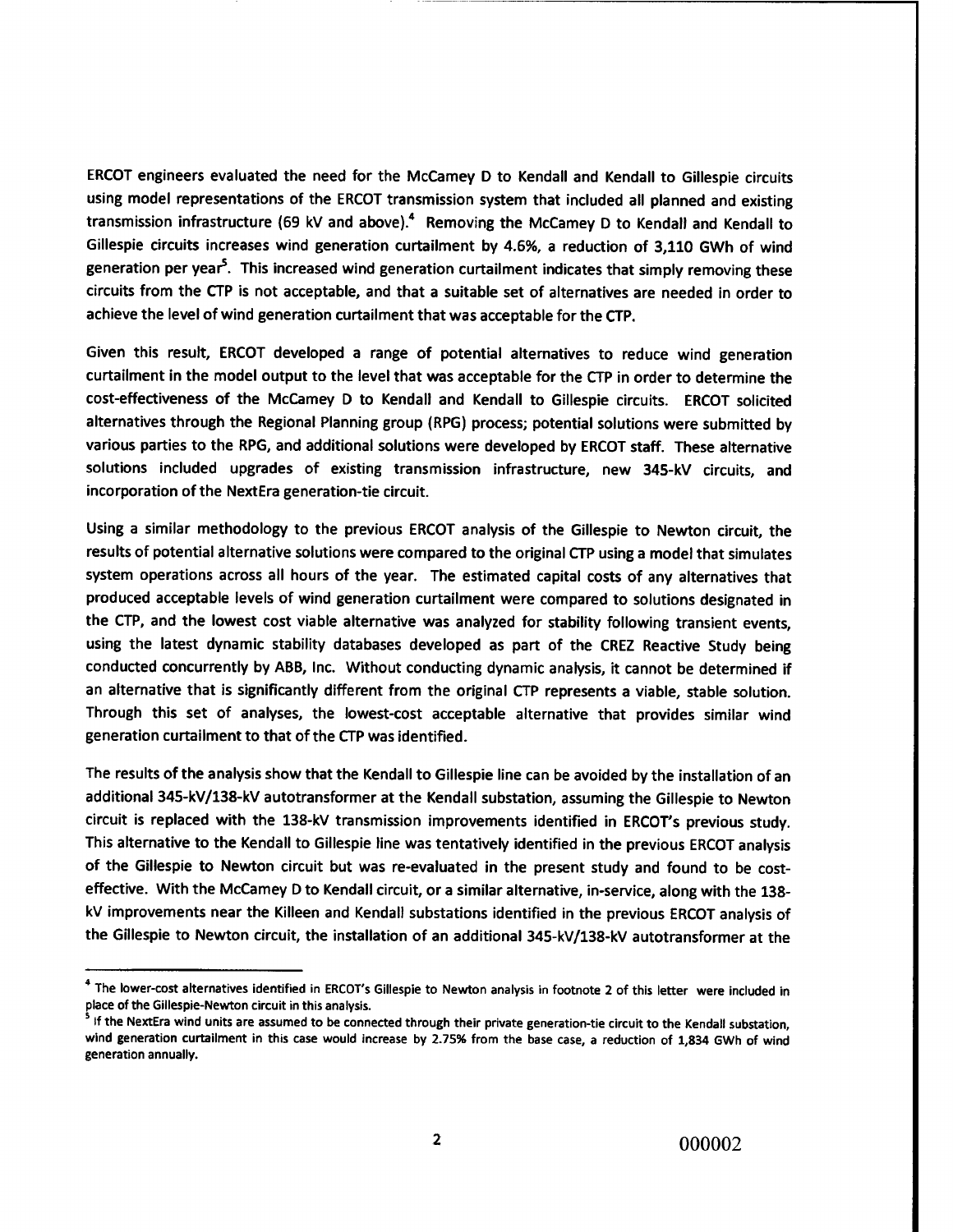**Kendall substation** (**connecting buses 7046 and 7152) at a cost of approximately \$8 million, as compared to the estimated \$54 million cost of the Kendall to Gillespie line and the new 345-kV substation at Gillespie included in the CTO Study, is a cost-effective replacement for the Kendall to Gillespie circuit. Following the completion of the previous study of the Gillespie to Newton circuit, this option was evaluated for thermal overloads and voltage violations under peak load conditions using steady-state contingency analysis, and for stability following transient events to ensure the reliability of the system was maintained with this option.**

**No effective alternatives to the McCamey D to Kendall line were identified in this analysis. The two McCamey D to Kendall circuits represent the southem-most west-to-east connection in the CTP, and the lowest impedance path for generation in the McCamey area, located west of the proposed McCamey D substation, to load centers. These circuits, in the CTP, are rated at 3,200 amperes each, for a total of 6,400 amperes** (**the conductor rating will be approximately 5,000 amperes each, but the series compensation equipment on these circuits will be rated at 3,200 amperes). There are no other 345-kV circuits that provide a path similar to the McCamey D to Kendall circuits.**

**The distance between the McCamey D area** (**south of San Angelo, Texas) and the Kendall substation is too far for a significant amount of power to flow on 138-kV circuits. ERCOT staff evaluated the potential benefits of upgrading the existing 138-kV circuits from San Angelo to San Antonio, with the voltage of the upgraded lines remaining at 138kV. In this scenario, upgrades of approximately 430 miles of 138-kV circuits did not replace the capability of the McCamey D to Kendall circuits.**

**The NextEra generation-tie, single-circuit line has one of the same end-points as the McCamey D to Kendall circuit, but the other end of this circuit currently connects to the NextEra wind generation facilities south of Abilene, Texas. While the current rating of this line is only 2,900 amperes, some alternatives proposed by NextEra indicated that the line could be upgraded to as much as 3,480 amperes. This is approximately one-half of the rating of the McCamey D to Kendall circuits. NextEra and other parties proposed options to connect this circuit at various locations to the existing ERCOT transmission grid; ERCOT staff explored these options and other options in order to determine the viability of substituting the NextEra generation-tie circuit for some or all of the McCamey D to Kendall circuits. Without at least one of the 345-kV circuits connecting McCamey D to Kendall as included in the** CTP, **none of the options evaluated provided sufficient capacity to reduce wind generation curtailment to the level that was acceptable for the CTP. As no viable options to the McCamey D to Kendall circuits were identified in this analysis, no alternative configurations were analyzed for system stability following transient events.**

In summary, ERCOT has determined that the installation of an additional 345-kV/138-kV autotransformer at the Kendall substation is a cost-effective alternative to the Kendall to Gillespie circuit, assuming that the 138-kV transmission improvements identified as alternatives to the Gillespie to Newton circuit are completed. However, ERCOT did not identify any cost-effective alternatives to the McCamey D to Kendall circuits.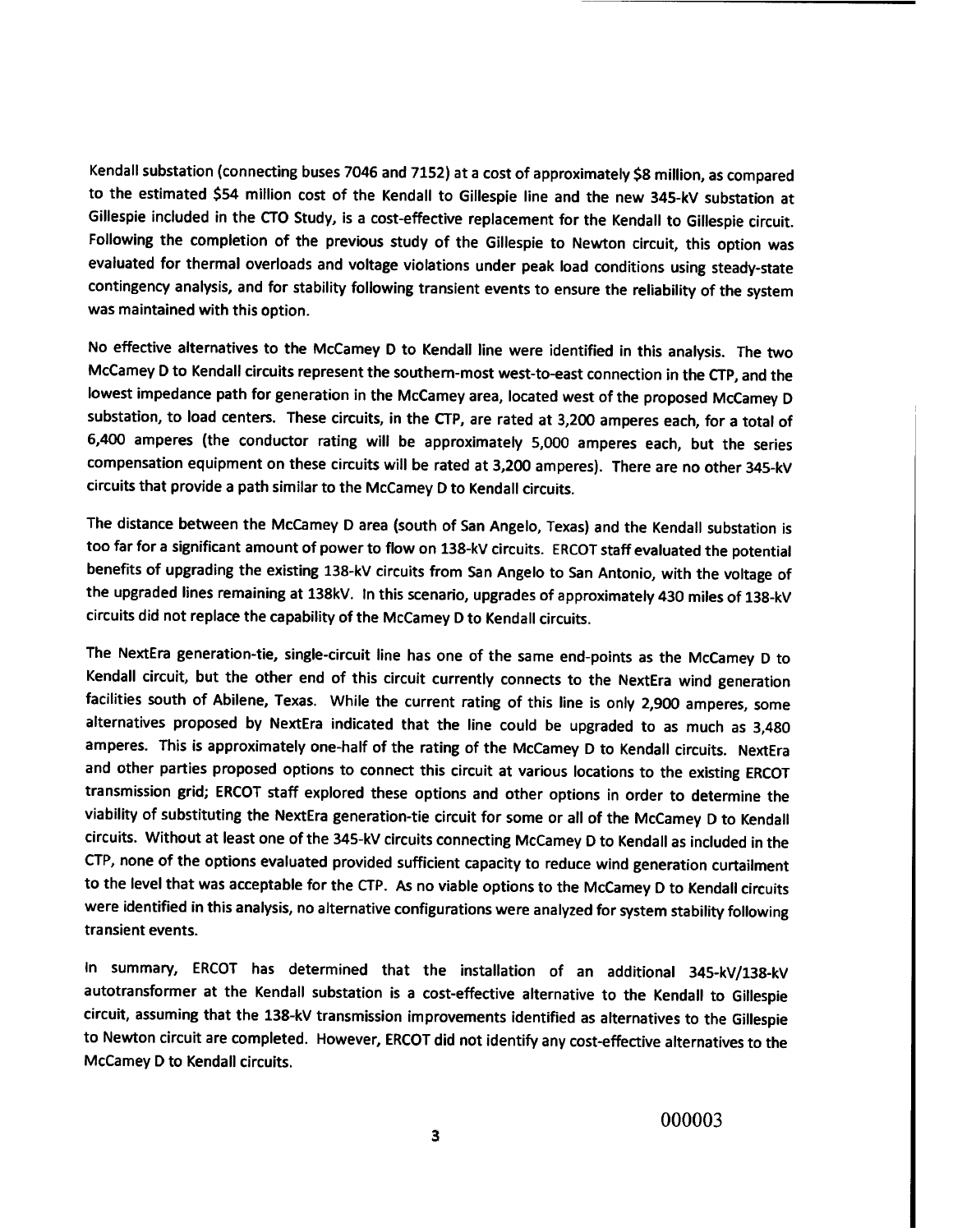This written **response, along with a** copy of your **letter, is being** filed in PUCT Docket No. 38354. ERCOT **will be available at the next** Open **Meeting to** address any further questions that the Commission may **have regarding this matter.**

Sincerely,

.^. **.** Q.**^**

H.B. "Trip" Doggett President and Chief Executive Officer

cc: Office of **the Governor**

Office of the Lieutenant Governor

Office of the Speaker

Chairman Troy Fraser, Senate Natural Resources Committee

Chairman John Carona, Senate Business and Commerce Committee

Chairman Burt Solomons, House State Affairs Committee

Office of State Representative Harvey Hilderbran

Commissioner Donna L. Nelson

Commissioner Ken W. Anderson, Jr.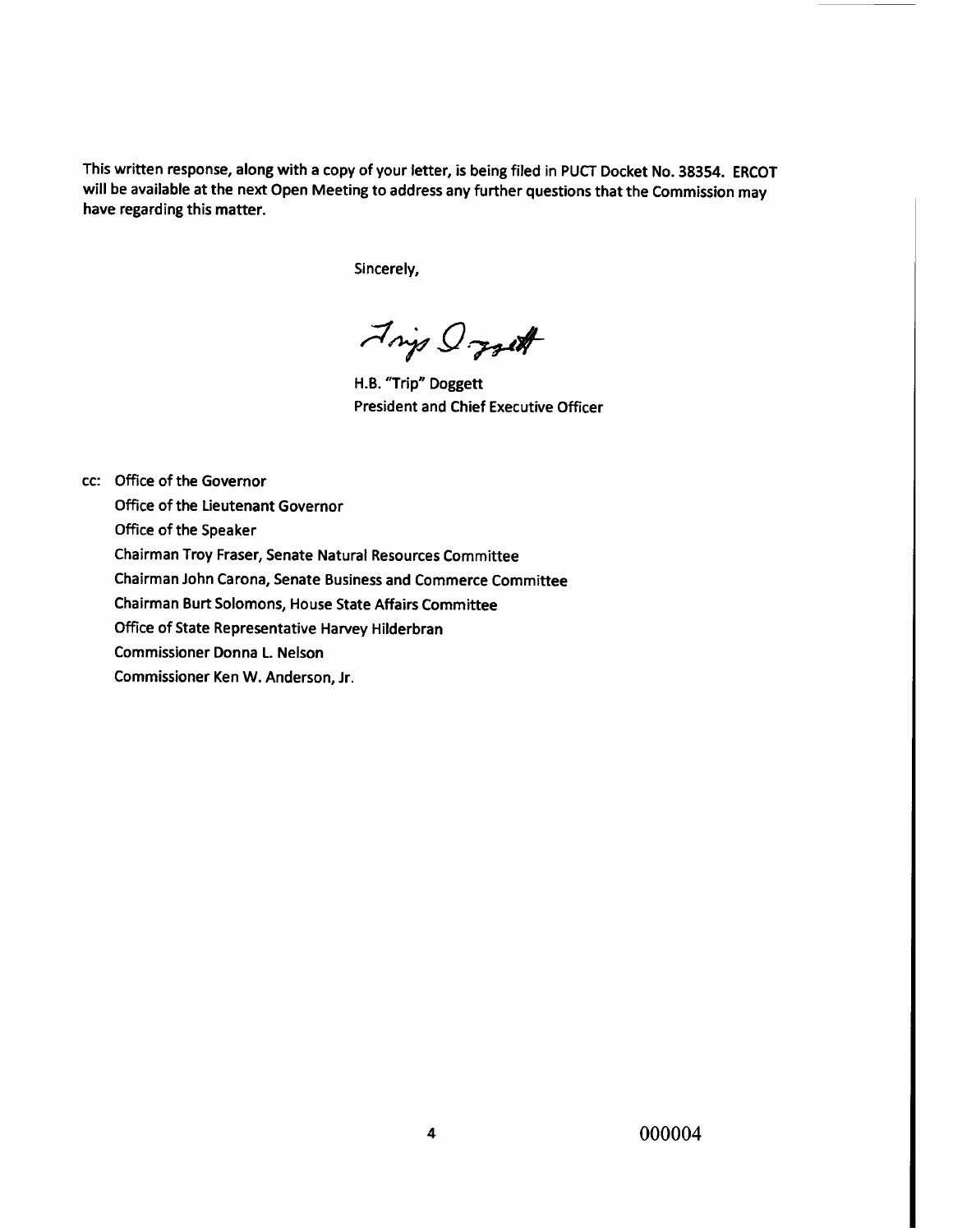Barry T. Smitherman **Chairman** ^^l+TE



Rick Perry **Governor**



 $\frac{1}{2}$ 

f.^

## *Public Utility Commission of Texas*

**August 26, 2010**

Mr. H. B. "Trip" Doggett President and Chief Executive Officer ERCOT 7620 Metro Center Drive Austin, Texas 78744

Dear Trip:

Thanks again for the good work recently performed by your staff in the re-evaluation of the Gillespie to Newton CREZ line. As you know, the Commission opened a new docket last Thursday so that we could receive all of ERCOT's work supporting its conclusions in this matter, as well as receive comments from any interested parties.

Recently, I received the attached letter from Chairman Fraser. As you can read for yourself, Senator Fraser asked me to ask ERCOT to perform an analysis (like the one you all did on the Gillespie to Newton line) to determine the continued need for the McCamey D to Kendall to Gillespie CREZ line. By way of this letter, I am asking that you perform such analysis with the following caveats;

First, do not consider upgrading existing transmission infrastructure that is presently contemplated by LCRA as a "route option" in CREZ Docket # 38354. For example, in Docket # 38354, LCRA has presented Routes MK 22, MK 23, and MK 24, (each of which uses "the P segments"). These "P segment" Routes would envision building a 345 KV line paralleling an existing AEP 138 KV transmission line, from Fredericksburg to Mason to Menard and then on to the proposed McCamey D substation. The landowners and other interested parties along this route (and all the other suggested routes) are presently litigating route selection at SOAH and I believe it would be inappropriate for ERCOT, by its analysis, to favor one route over any of the other potential routes that are part of that docket. Also, any analysis performed by ERCOT, (and the communication of that analysis), which incorporates routes options presently found in Docket # 38354, could be considered an inappropriate *ex parte* conversation.

Second, conduct your analysis with, and without, the inclusion of the NEXTera Energy privately owned "gentie". As you know, NEXTera has constructed a transmission line, known as the "Texas Clean Energy Express," that runs roughly from its wind farms in southwest Taylor County to the Kendall substation northwest of San Antonio. At this point, we do not know if NEXTera is willing to place the line into public service, or sell it to another transmission service

(3)

**1701 N. Congress Avenue PO Box 13326 Austin, TX 78711 512/936-7000 Fax: 512/936-7003 web site: www.puc.state.tx.us** 000005

PriMed on recycled pePer M Equal OpportirutY Err

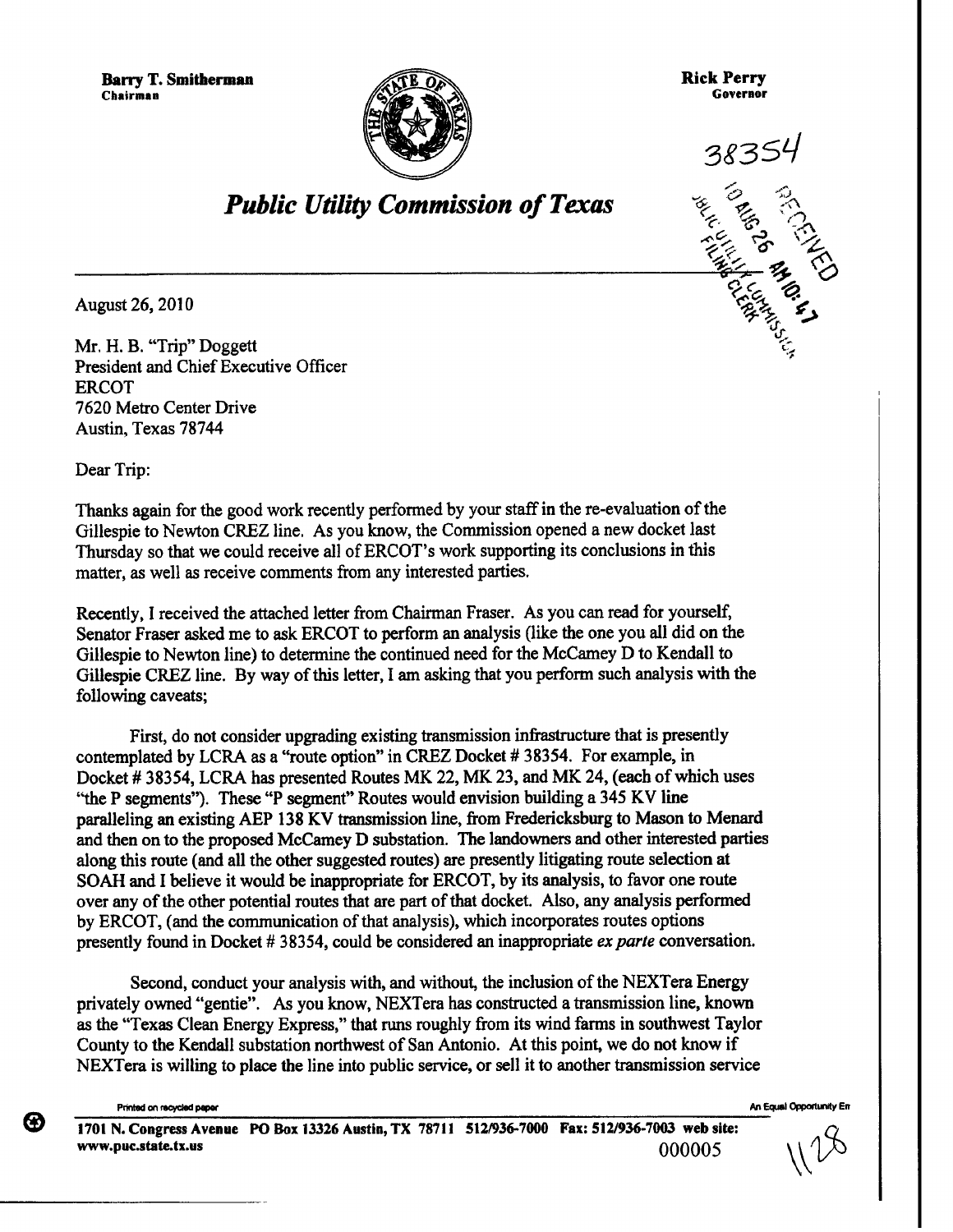provider who would place it into public service; nor do we know at what price NEXTera would be willing to sell the line. We also do not know if the specifications of the line, i.e., the height of the poles, the width of the right-of-way, the type of wire used, etc., meet ERCOT's transmission requirements. Therefore, I don't believe you can make an absolute assumption that this private line will be available for public use. Accordingly, run one analysis assuming the availability of the line and one analysis assuming that the line is not available.

Trip, I hope my directions in this matter are clear enough for ERCOT to proceed with its work. If you have any questions or comments, please contact me.

Sincerely

Barry T. Smitherman

Cc: **Senator Troy Fraser Commissioner Donna Nelson Commissioner Kenneth W. Anderson, Jr.**